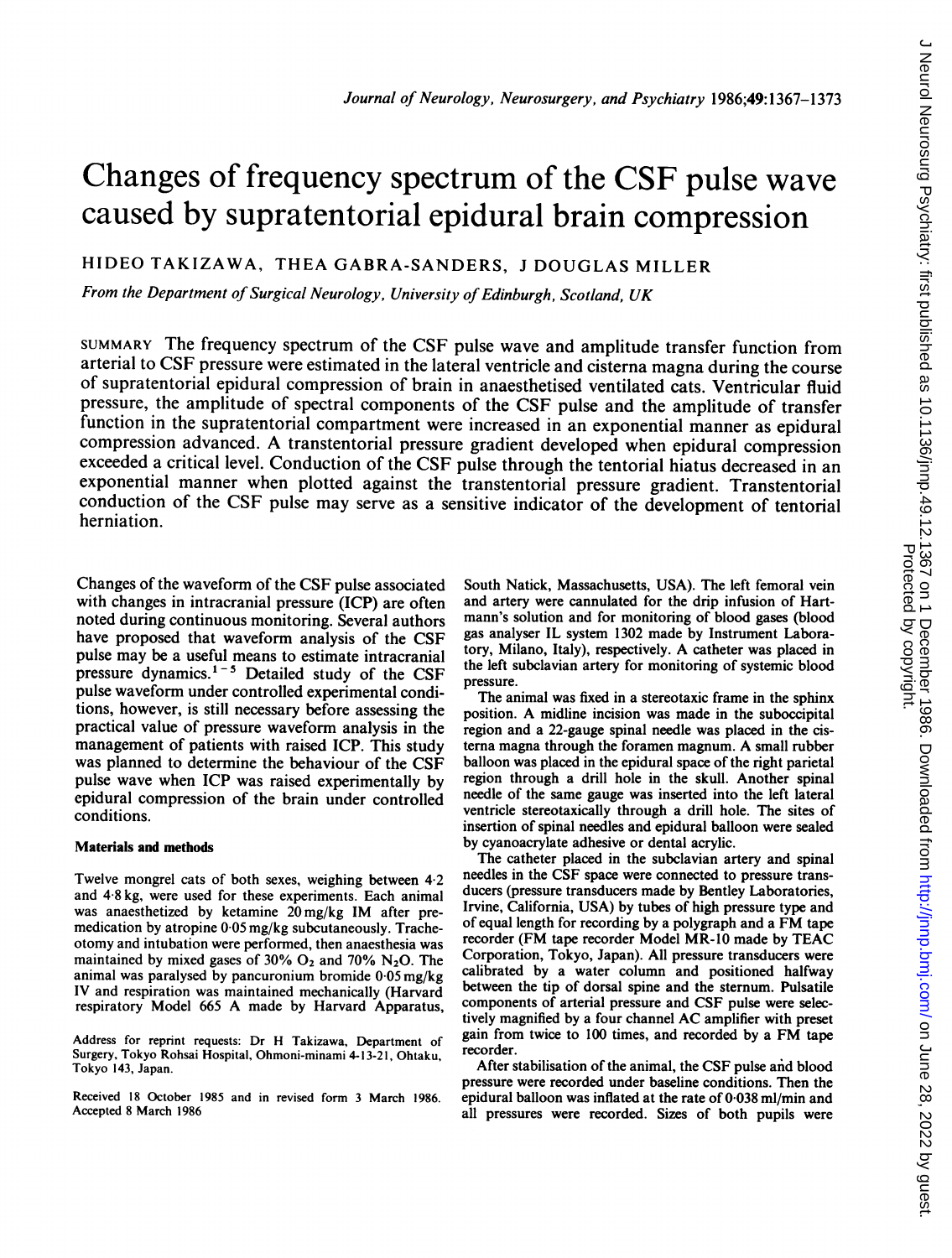

5

Fig  $1$  The basic pattern of the frequency spectrum of the  $C\tilde{S}F$  pulse wave. The spectrum contains four components derived from cardiac beats:  $FW = fundamental$  wave,  $HW2$  $=$  2nd harmonic wave, HW3  $=$  3rd harmonic wave, HW4  $=$ 4th harmonic wave.

Hz

10

observed intermittently. The experiment was terminated when the balloon was inflated to  $2.0$  ml.

We define <sup>a</sup> transtentorial pressure gradient as the difference between CSF pressures estimated in the lateral ventricle and the cisterna magna.

Spectral analysis of the collected arterial and CSF pressure data was performed after the end of the experiment. The signal from the FM tape recorder was sampled by <sup>a</sup> <sup>12</sup> bit analog-to-digital converter at a rate of 50 Hz, and the frequency spectrum of each pressure waveform was calculated by a 16 bit personal computer using an algorithm for a 512 point Fast Fourier Transform. The range of frequency spectrum was between 0-6 and <sup>18</sup> <sup>1</sup> Hz and the frequency resolution was 0 098 Hz. In this study, we analysed only the spectral components derived from cardiac beats, ignoring the lower frequency component associated with respiration.

The frequency response of the pressure measuring system was tested and confirmed to be flat up to 20 Hz.

#### Nomenclature of spectral components

An example of the spectrum of the CSF pulse wave is shown in fig 1. Four sharp peaks are present; this pattern of spectrum was basically the same for both blood pressure and the CSF pulse. The definition of abbreviations for spectral components are:

- $FW = fundamental wave (or first harmonic wave)$
- $HW2 = 2nd$  harmonic wave
- $HW3 = 3rd$  harmonic wave
- $HW4 = 4th$  harmonic wave

#### Amplitude transfer function

The amplitude transfer function from arterial blood pressure to CSF pulse wave was calculated by the following equation:<sup>1</sup>

$$
TFa\left( x\right) =
$$

amplitude of spectral component 
$$
(x)
$$
 of CSF pulse amplitude of spectral component  $(x)$  of blood pressure

where  $TFa(x) =$  amplitude transfer function of spectral component (x)

 $(x = FW$ , HW2. HW3 or HW4)

# Takizawa, Gabra-Sanders, Miller

#### Transtentorial conduction of CSF pulse

The conduction of each spectral component of the CSF pulse wave from supratentorial to infratentorial compartments through the tentorial hiatus was calculated by following equation:

$$
Cond(x) = \frac{Amp(x/CM)}{Amp(x/LV)} \times 100\%
$$

where Cond  $(x)$  = conduction of spectral component  $(x)$  of the CSF pulse wave

Amp  $(x/CM)$  = amplitude of spectral component  $(x)$ of the CSF pulse in the cisterna magna

Amp  $(x/LV)$  = amplitude of spectral component  $(x)$ of the CSF pulse in the lateral ventricle

 $x = FW$ , HW2, HW3 or HW4

### **Results**

 $15$ 

Two cats were discarded from the series because the needle in the lateral ventricle became blocked at an early stage of epidural compression of the brain.

During the course of experiments, arterial blood gases were stabilised; pH, PO<sub>2</sub> and pCO<sub>2</sub> were  $7.39 +$ 0.04, 183  $\pm$  26 mm Hg and 28.5  $\pm$  2.4 mm Hg (mean and SD), respectively.

There was no significant change of systemic arterial pressure, as shown in fig 2.

## (1) Changes of the intracranial pressure and transtentorial gradient of CSF pressure

The CSF pressure in the lateral ventricle (VFP) was raised progressively by the inflation of an epidural balloon as shown in fig  $3(a)$ . In the beginning of the epidural compression, there was no difference between CSF pressures in the lateral ventricle and cisterna magna. A transtentorial pressure gradient appeared when the volume of the epidural balloon exceeded  $0.38$  ml (fig 2 (b)). The volume of the bal-



Fig 2 Changes of mean blood pressure in the course of epidural balloon inflation. Mean and SD are shown.

0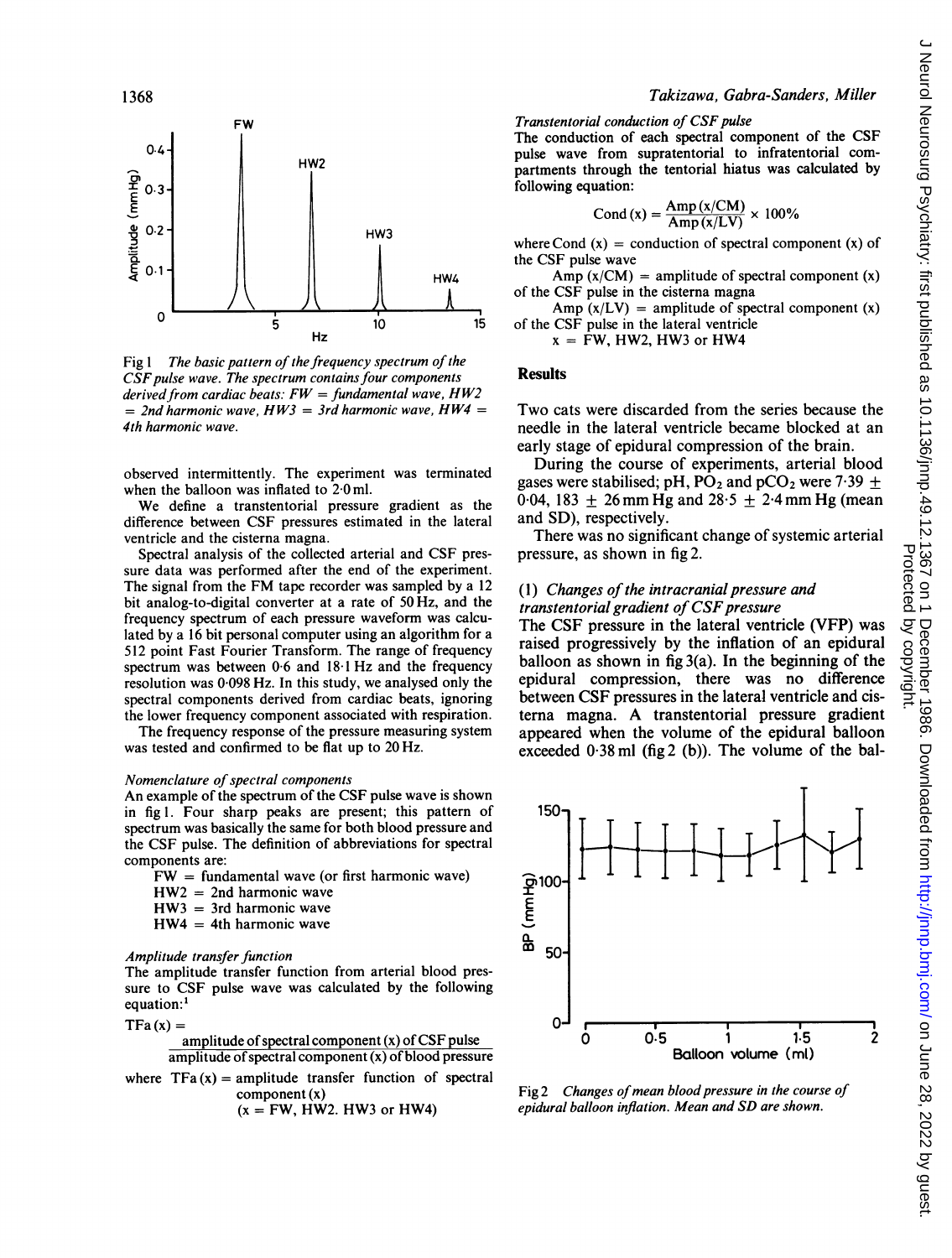

Fig 3 Changes of CSF pressure ( $P_{\text{CSF}}$ ) in the lateral ventricle (closed circles) and cisterna magna (open circles)  $(b)$  development of the transtentorial pressure gradient  $(\Delta P_{\rm CSF})$  in the course of epidural balloon inflation. Mean and SD are shown.  $\Delta P_{\text{CSF}}$  = ventricular CSF pressure-cisterna magna CSF pressure.

loon, when ipsilateral dilatation of the pupil appeared, was  $1.28 \pm 0.27$  ml (mean and SD) and the corresponding CSF pressure levels in the lateral ventricle and the transtentorial pressure gradient were 53.6  $\pm$  15.9 and 28.3  $\pm$  7.8 mm Hg respectively.

# (2) Changes of amplitude of spectral components of the CSF pulse wave

The pattern of changes was basically the same for all four spectral components of the CSF pulse as shown in fig4; (a) the amplitude values for each spectral component in the lateral ventricle and cisterna magna were almost identical in the early stage of the epidural balloon inflation, (b) the amplitudes of all spectral components of the CSF pulse in the lateral ventricle were increased progressively as the epidural compression progressed and (c) amplitudes of all components of the CSF pulse in the cisterna magna were, in contrast, increased only slightly.

#### (3) Changes of amplitude transfer function from blood pressure to the CSF pulse wave

The values of amplitude transfer function from blood pressure to the CSF pulse estimated in the lateral ventricle were increased progressively during epidural compression of the brain. In contrast, those estimated in the cisterna magna were increased only slightly (fig 5). Thus, the pattern of changes of the amplitude transfer function was similar to that of the amplitude of the spectral components of the CSF pulse.

## (4) Changes in transtentorial conduction of the  $CSF$ pulse wave

Changes of conduction of the CSF pulse wave from the supratentorial to the infratentorial compartments were associated with the development of a transtentorial gradient of CSF pressure.

Transtentorial conduction of each spectral component of the CSF pulse was plotted against the trastentorial pressure gradient (fig 6). Values of transtentorial conduction of FW, HW2, HW3 and HW4 components of the CSF pulse wave while there was no transtentorial pressure gradient were 78.5  $\pm$  15.8, 89.4  $\pm$  12.1, 89.0  $\pm$  13.7 and 88.7  $\pm$  20.1%, respectively. The average value of the transtentorial pressure gradient was 28-3mmHg when the ipsilateral pupil was dilated. The correlation coefficient and regression line were therefore calculated in two pressure ranges (lower than  $28.3$  mm Hg and over  $28.3$  mm Hg), to determine the effect of the full development of the tentorial herniation. Transtentorial conduction of the CSF pulse wave was progressively decreased during the development of the transtentorial pressure gradient while it was lower than  $28.3$  mm Hg. Once the transtentorial pressure gradient exceeded 28-3 mm Hg and therefore tentorial herniation was established, the conduction of the FW and HW3 components were no longer decreased significantly, and conduction of other components was decreased at a lower rate.

Correlation between the common logarithm (base 10) of the transtentorial conduction of spectral components of the CSF pulse and the transtentorial pressure gradient was calculated because an exponential relationship was suspected (fig 6). This revealed a significant correlation for all components; the regression equations were:

 $log_{10}$  Cond (FW) = -9.40  $\times$  10<sup>-3</sup>  $\times$   $\Delta$  P<sub>CSF</sub> + 1.64  $(r = -0.73, P < 0.001)$ 

 $log_{10}$  Cond (HW2) = -8.77 × 10<sup>-3</sup> ×  $\Delta$  P<sub>CSF</sub> + 1.82  $(r = -0.70, P < 0.001)$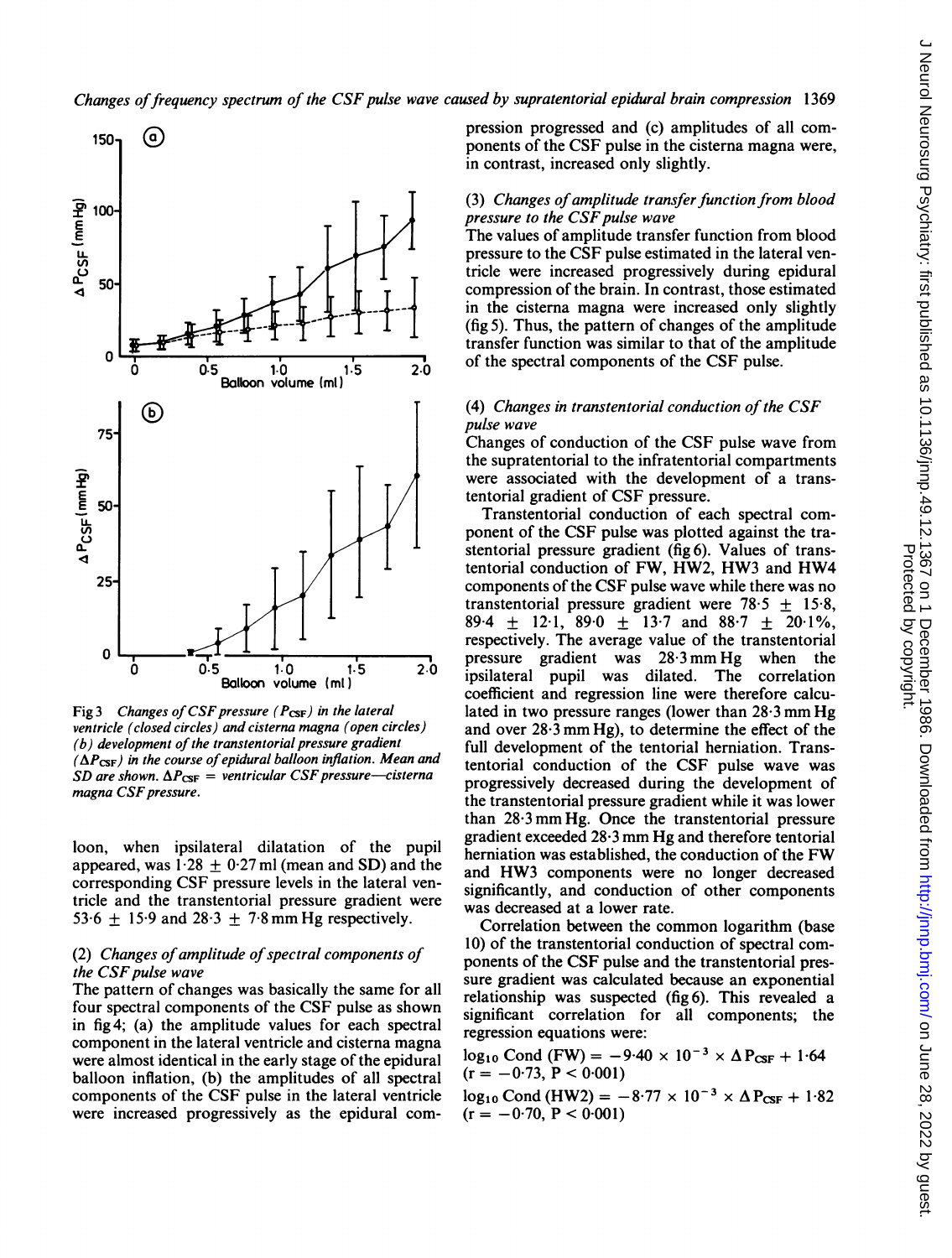

Fig 4 Changes in the amplitude of spectral components of the CSF pulse estimated in the lateral ventricle (closed circles) and cisterna magna (open circles) versus the volume in the epidural balloon. (a) FW, (b) HW2, (c) HW3 and (d) HW4 components. Mean and SD are shown.

 $log_{10}$  Cond (HW3) = -8.05 x 10<sup>-3</sup> x  $\Delta P_{CSF}$  + 1.82 where  $log_{10}$  Cond (x) = common logarithm of the transtentorial conduction (%) of spectral component

 $log_{10}$  Cond (HW4) = -9.20 × 10<sup>-3</sup> ×  $\Delta$  P<sub>CSF</sub> + 1.85<br>(r = -0.72, P < 0.001)

transtentorial conduction  $(\%)$  of spectral component  $(x)$  of the CSF pulse wave  $(x = FW$ , HW2, HW3 or HW4)

 $\Delta P_{CSF}$  = transtentorial pressure gradient (mmHg)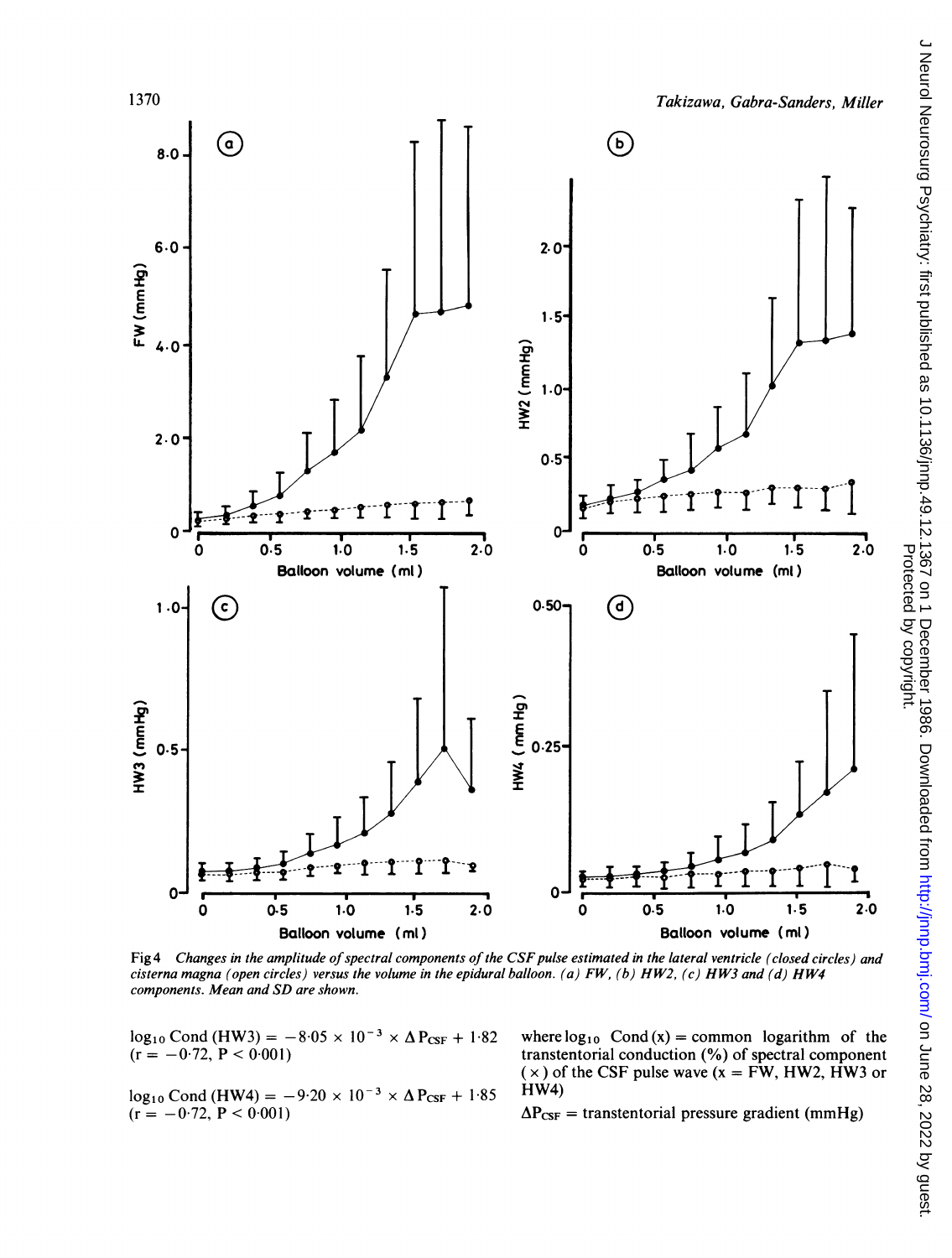

Fig 5 Changes in the amplitude transfer function (TFa  $(x)$ ) of spectral components estimated in the lateral ventricle (closed circles) and cisterna magna (open circles) versus the volume in the epidural balloon. (a) FW, (b) HW2, (c) HW3 and (d) HW4 components. Mean and SD are shown.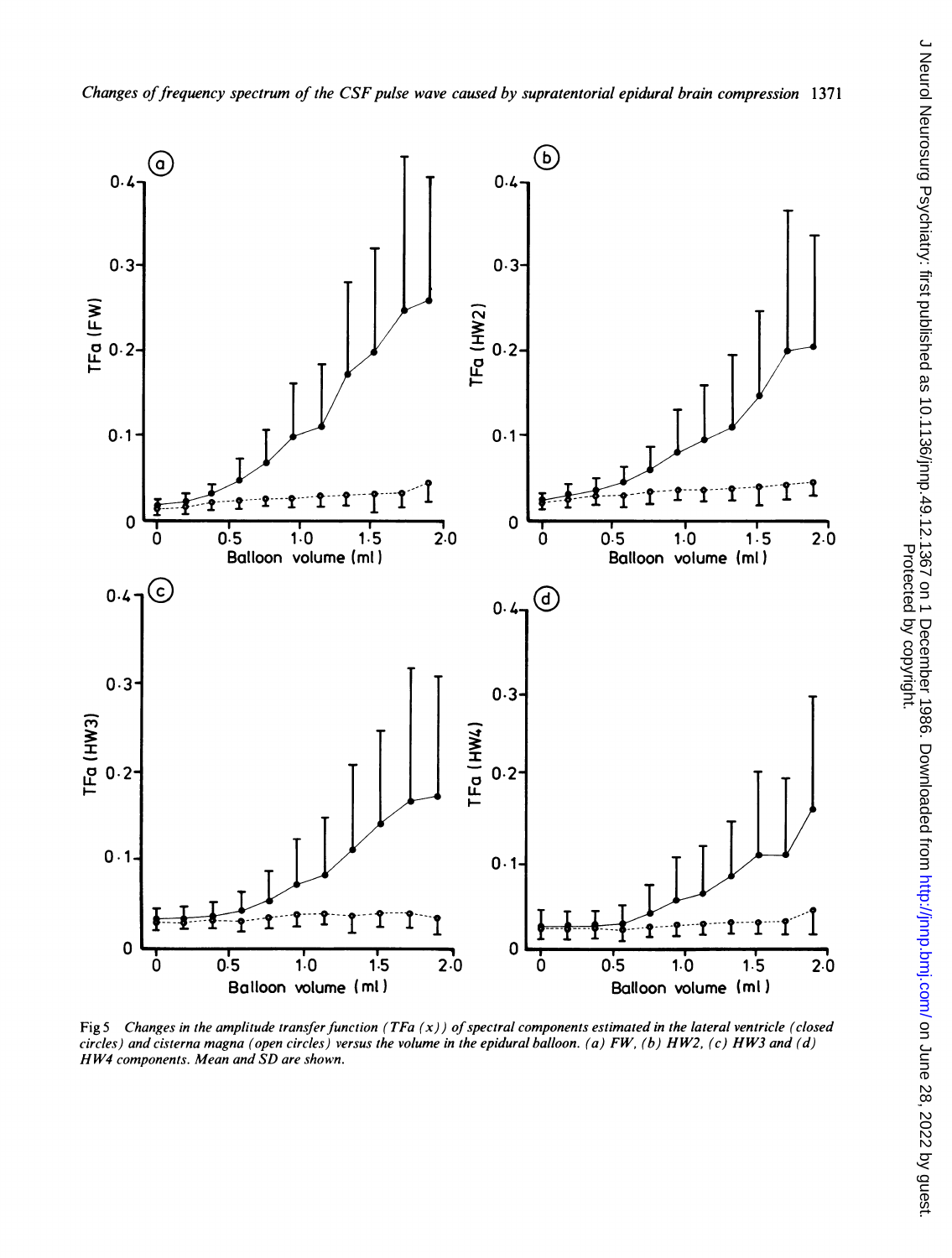

Fig 6 Changes in the transtentorial conduction (Cond  $(x)$ ) of the CSF pulse components against the development of transtentorial pressure gradient ( $\Delta P_{\text{CSF}}$ ). (a) FW, (b) HW2, (c) HW3 and (d) HW4 components. (\*: Mean  $\pm$  SD of transtentorial conduction when the pressure gradient was nil).  $NS = not$  significant.

# **Discussion**

This study revealed that the amplitude of each spectral component of the CSF pulse wave measured from the lateral ventricle increased progressively with advancing epidural brain compression. These findings are similar to the results of CSF pulse amplitude analysis using conventional methods as reported by Avezaat.6 Increasing amplitude of the spectral components of the CSF pulse wave appears to result from increasing transmission of pulsation from arterial pressure to CSF as represented by the changes of amplitude transfer function. The waveform of the CSF pulse is regulated by two main mechanisms: (a) the cerebro-vascular resistance and (b) the intracranial elastance.<sup>1-7</sup> In other words, these two mechanisms control the efficiency of pulse transmission from arterial pressure to CSF.

In previous studies we have shown that with expansion of an extradural balloon there is a decrease in cerebrovascular resistance in the supratentorial compartment, at least up to the point where pupillary dilatation occurs.8 We have also demonstrated an increase in elastance in the supratentorial compartment with this model of increased intracranial pressure.<sup>9</sup> In this experimental model, therefore, the condition will favour an increase in the mean level of pressure in supratentorial compartment and in the magnitude of the pulse pressure so that the CSF pressure waveform comes more and more to resemble the arterial pressure waveform.

The intracranial mass lesion pressure-volume curve has an exponential or exponential-like shape. $10-15$ Variation in the slope of the curve indicates changing capacity of the intracranial system for spatial compensation. This study revealed that the amplitude of spectral components of the CSF pulse wave and the amplitude transfer function from blood pressure to the CSF pulse in the supratentorial compartment also have an exponential-like relationship against the volume of an expanding epidural balloon. These findings suggest the possibility of spectral analysis of the CSF pulse as a method of estimating the intracranial elastance as proposed by Szewczykowski<sup>5</sup> and Avezaat,<sup>6</sup> although it would require further investigation.

A transtentorial pressure gradient appeared when